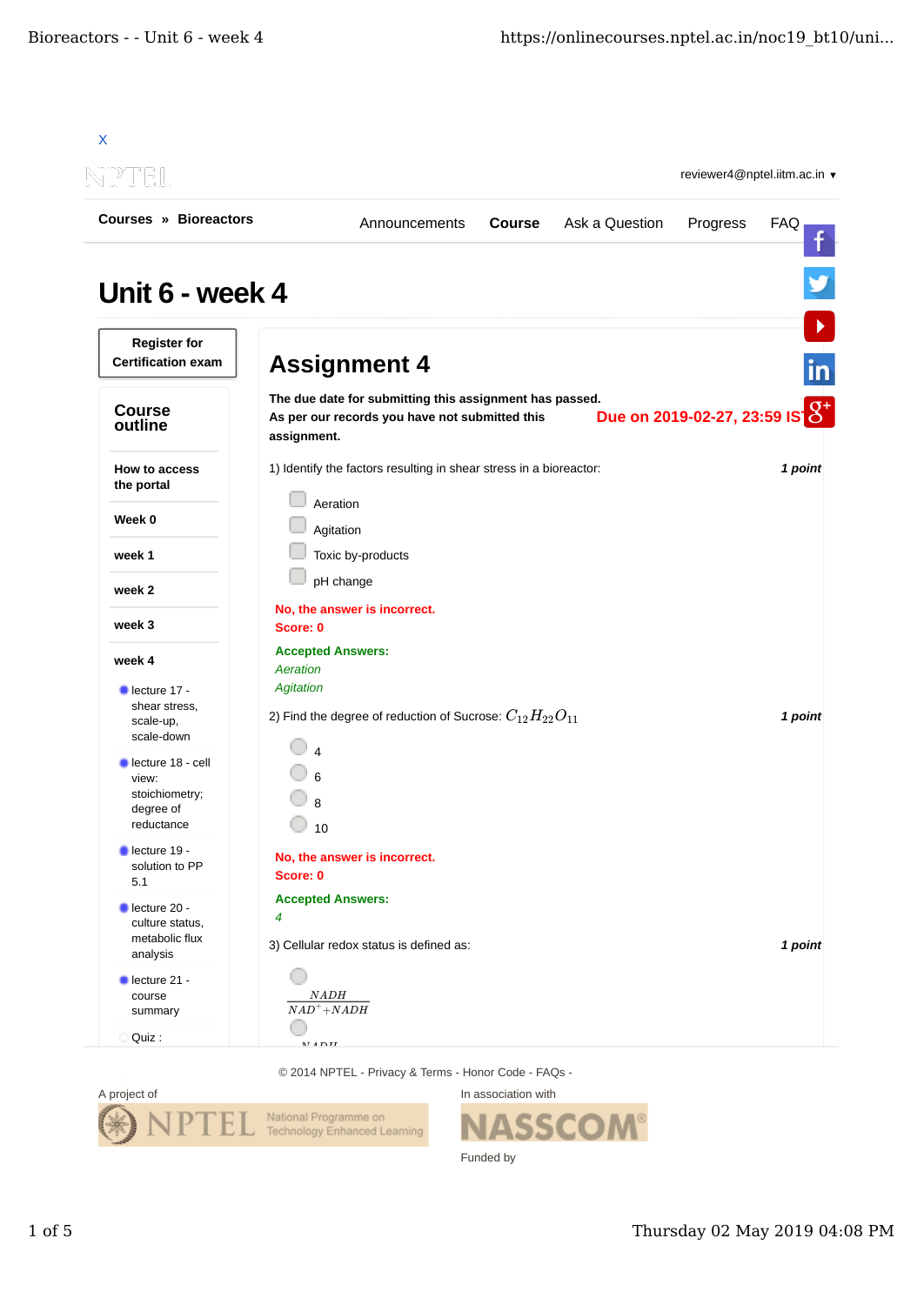| <b>Interaction</b>   | No, the answer is incorrect.                                                                                                                                                                         |               |  |  |  |
|----------------------|------------------------------------------------------------------------------------------------------------------------------------------------------------------------------------------------------|---------------|--|--|--|
| <b>Session</b>       | ce De<br>Score: 0<br><b>Accepted Answers:</b>                                                                                                                                                        |               |  |  |  |
| <b>TEXT</b>          | <u>NADH</u><br>$NAD+NADH$                                                                                                                                                                            |               |  |  |  |
| <b>Transcription</b> | 4) Which of the following is a geometric parameter useful in scale up?<br>1 point                                                                                                                    |               |  |  |  |
|                      | Impeller tip speed                                                                                                                                                                                   |               |  |  |  |
|                      | Volumetric mass transfer coefficient                                                                                                                                                                 |               |  |  |  |
|                      | Ratio of length of impeller blade to impeller diameter                                                                                                                                               |               |  |  |  |
|                      | Medium composition                                                                                                                                                                                   |               |  |  |  |
|                      | No, the answer is incorrect.                                                                                                                                                                         |               |  |  |  |
|                      | Score: 0                                                                                                                                                                                             |               |  |  |  |
|                      | <b>Accepted Answers:</b><br>Ratio of length of impeller blade to impeller diameter                                                                                                                   | $\mathsf{in}$ |  |  |  |
|                      | 5)<br>In the equation, $\overrightarrow{S.r} = \frac{d\overrightarrow{x}}{dt}$ , identify $\overrightarrow{S}$ , r and $\overrightarrow{x}$                                                          |               |  |  |  |
|                      | S- State vector, r- Stoichiometric matrix, x- rate vector                                                                                                                                            |               |  |  |  |
|                      | S- State vector, r- rate vector, x- Stoichiometric matrix                                                                                                                                            |               |  |  |  |
|                      | S- Stoichiometric matrix, r- State vector, x- rate vector                                                                                                                                            |               |  |  |  |
|                      | S- Stoichiometric matrix, r- rate vector, x- state vector                                                                                                                                            |               |  |  |  |
|                      | No, the answer is incorrect.                                                                                                                                                                         |               |  |  |  |
|                      | Score: 0<br><b>Accepted Answers:</b>                                                                                                                                                                 |               |  |  |  |
|                      | S- Stoichiometric matrix, r- rate vector, x- state vector                                                                                                                                            |               |  |  |  |
|                      | 6) Scale down is carried out to:                                                                                                                                                                     | 1 point       |  |  |  |
|                      | Study the potential strategies to improve an existing process                                                                                                                                        |               |  |  |  |
|                      | Test modified production strains                                                                                                                                                                     |               |  |  |  |
|                      | Validate new operating procedures                                                                                                                                                                    |               |  |  |  |
|                      | Test the feasibility on a large scale.                                                                                                                                                               |               |  |  |  |
|                      | No, the answer is incorrect.                                                                                                                                                                         |               |  |  |  |
|                      | Score: 0<br><b>Accepted Answers:</b>                                                                                                                                                                 |               |  |  |  |
|                      | Study the potential strategies to improve an existing process                                                                                                                                        |               |  |  |  |
|                      | <b>Test modified production strains</b>                                                                                                                                                              |               |  |  |  |
|                      | Validate new operating procedures                                                                                                                                                                    |               |  |  |  |
|                      | 7) Consider the production of single cell protein from hexa-decane by the following reaction<br>equation:                                                                                            | 1 point       |  |  |  |
|                      | $C_{16}H_{34} + 12.5O_2 + 2.13NH_3 \rightarrow 10.6CH_{1.66}O_{0.27}N_{0.20} + 5.37CO_2 + 11.4H_2O$<br>Determine the biomass yield coefficient: Choose the answer closest to your calculated answer. |               |  |  |  |
|                      | $0.86$ g/g                                                                                                                                                                                           |               |  |  |  |
|                      | $0.97$ g/g                                                                                                                                                                                           |               |  |  |  |
|                      | 0.56g/g                                                                                                                                                                                              |               |  |  |  |
|                      | 0.69g/g                                                                                                                                                                                              |               |  |  |  |
|                      | No, the answer is incorrect.                                                                                                                                                                         |               |  |  |  |
|                      | Score: 0                                                                                                                                                                                             |               |  |  |  |
|                      | <b>Accepted Answers:</b>                                                                                                                                                                             |               |  |  |  |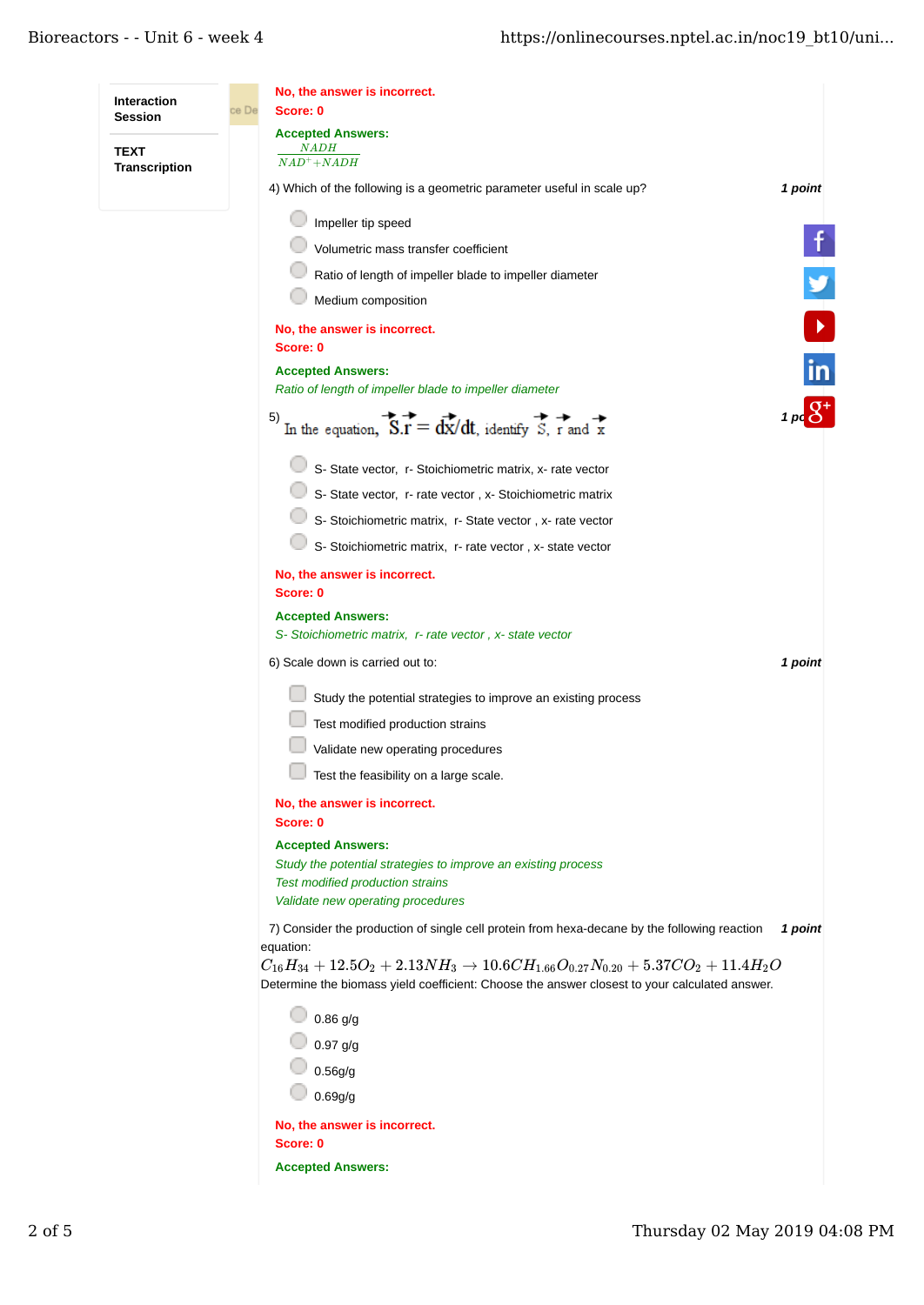## *0.97 g/g*

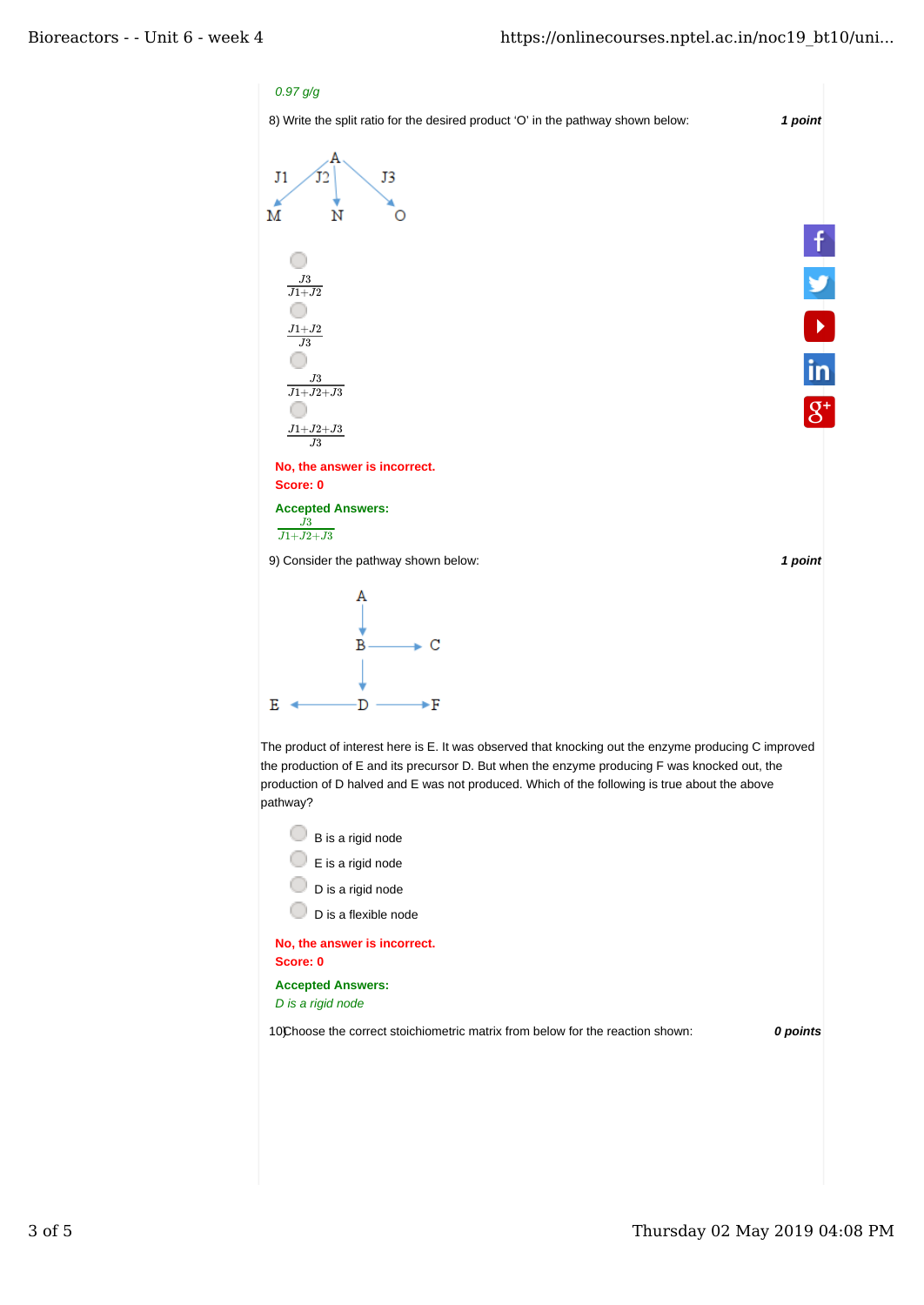



Previous Page 2012 2022 2022 2022 2022 2023 2024 2022 2023 2024 2022 2023 2024 2022 2023 2024 2022 2023 2024 20